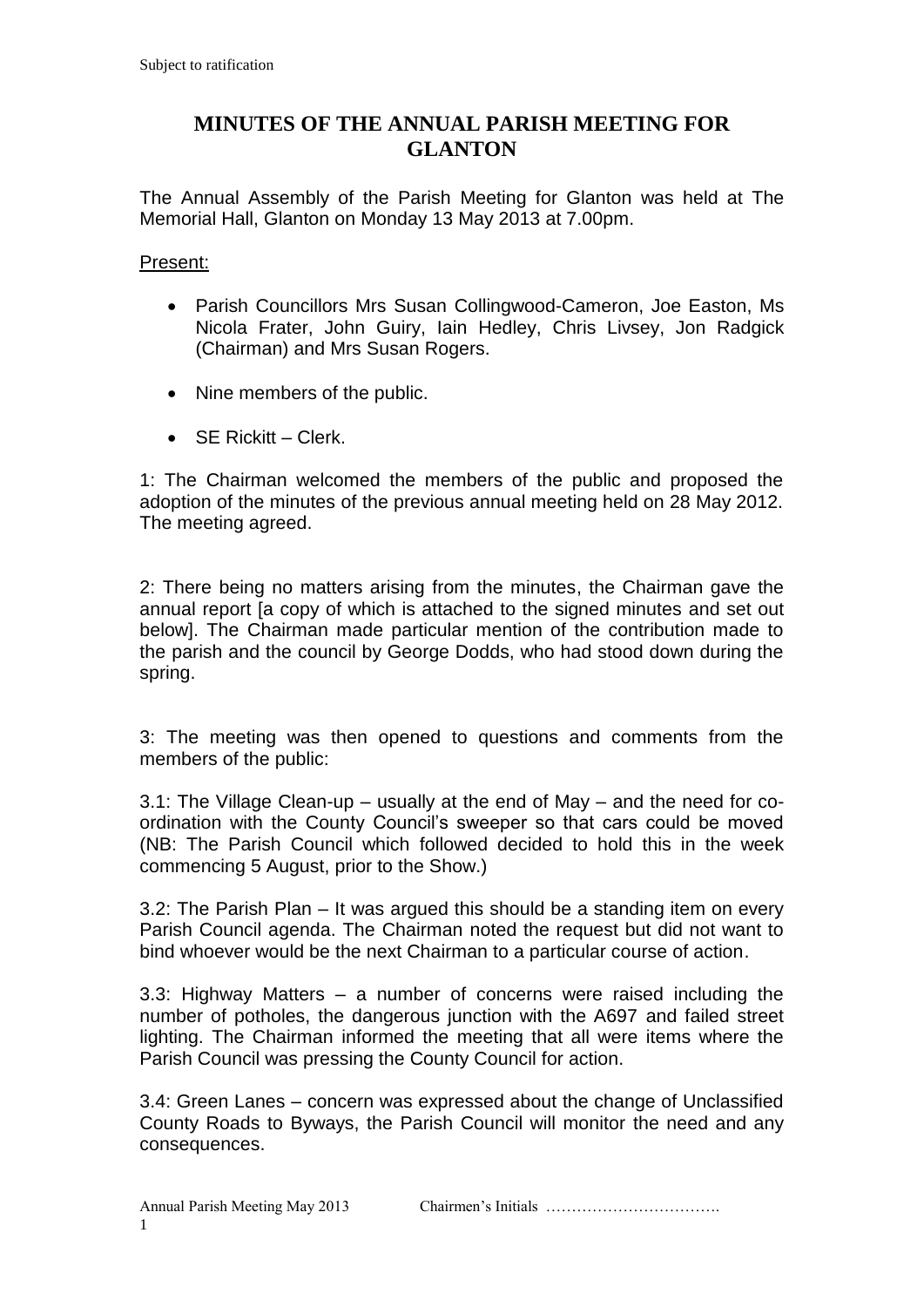Subject to ratification

3.5: The Parish Council was asked to confirm its previous policy of underwriting any loss incurred by the Memorial Hall for theatrical touring company productions. (NB: This was confirmed at the following Parish Council meeting.)

The meeting closed at 7.25pm with the Chairman thanking the public for their attendance.

Confirmed as a true record and signed by the Chairman ………………………

Date ………………………

## *Annual Report of the Parish Council to the Village Meeting May 2013*

The composition of the PC has changed slightly in the past year, George Dodds had to resign owing to pressure of work, and Iain Hedley has just come onto the council. I would like to thank George for his contributions over many years, and to welcome Iain and thank him for volunteering.

Glanton can be proud that for a relatively small parish we are one of the few PCs in north Northumberland to have our full complement of ten councillors.

The year just passed has been the first year we have worked with our Clerk Stephen Rickitts and I would like to record my thanks to him as well for an excellent job done in keeping us, and especially me as Chairman, on the straight and narrow; he has made my job a lot easier.

During the year we have carried out the following activities:

We mended the stone bench in Playwell Road and we continued to cut the grass around all four benches on the approach roads, and along the footpath to Whittingham.

We worked with the County to improve the access along the footpath in the tennis court field, and at our request they raised the path across the muddy spring by the bottom gate, which has made the walking much easier.

We arranged for the trees to be lopped around the flagpole as they were ripping the flags, and this work was done for us free of charge by the company doing work for the phone lines.

The village organised a party for the Diamond Jubilee with support from the PC and a brass plaque was placed on the pole on Glanton Hill commemorating the Jubilee. A new stone planter was built near the Juries also commemorating the event, which Ronnie Anderson built for us without charge.

The snow squad was formed again, although fortunately the weather was not severe enough to give us much to do, however the commitment is there for support to people who may need help in the event of prolonged snow.

We held a second training evening for first aid and in particular the use of the defibrillator machine which was well attended.

We have obtained listed building permission to put up a hand rail on the steps into the village shop, a wrought iron rail has been commissioned, and should be installed very soon.

We bought new lights for the village Christmas tree.

We harried the County when they disclaimed responsibility for the overflowing drain near the Old School, and eventually they did repair it.

Annual Parish Meeting May 2013 Chairmen's Initials …………………………….